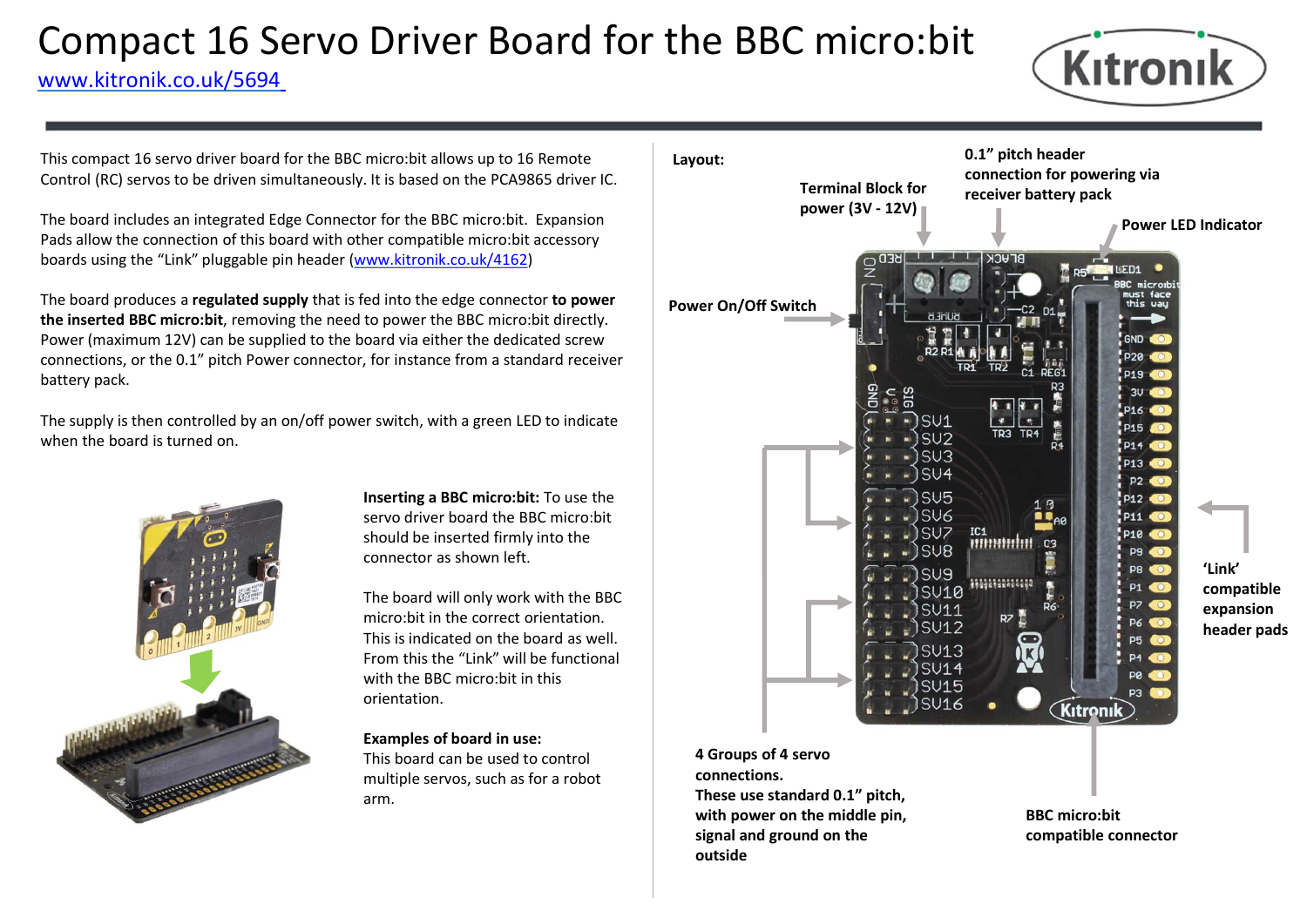# Compact 16 Servo Driver Board for the BBC micro:bit Kitronik

www.kitronik.co.uk/5694



# Electrical Information

| Compact 16 Servo Driver Board for the BBC micro:bit<br>Kitronik<br>ww.kitronik.co.uk/5694                                                                                                                                                                                                                                          |                                                                                                                                                                                                                   |
|------------------------------------------------------------------------------------------------------------------------------------------------------------------------------------------------------------------------------------------------------------------------------------------------------------------------------------|-------------------------------------------------------------------------------------------------------------------------------------------------------------------------------------------------------------------|
| <b>Electrical Information</b>                                                                                                                                                                                                                                                                                                      |                                                                                                                                                                                                                   |
|                                                                                                                                                                                                                                                                                                                                    |                                                                                                                                                                                                                   |
| <b>Operating Voltage (Vcc)</b>                                                                                                                                                                                                                                                                                                     | 3V to 12V                                                                                                                                                                                                         |
| Number of Servo channels                                                                                                                                                                                                                                                                                                           | 16                                                                                                                                                                                                                |
| Servo Voltage                                                                                                                                                                                                                                                                                                                      | Same as input Voltage                                                                                                                                                                                             |
| Max continuous current (all servos)                                                                                                                                                                                                                                                                                                | <b>10A</b>                                                                                                                                                                                                        |
| <b>MakeCode Blocks Editor Code</b><br>Kitronik have developed custom blocks in Makecode and JavaScript to<br>support the use of the 16 Servo Driver board in the micro: bit Makecode.<br>These blocks can be added via the add package function in the editor<br>from:<br>https://github.com/KitronikLtd/pxt-kitronik-I2C-16-servo | on button $A \bullet p$ ressed<br>Servo1 $\bullet$ to 0<br>on button $A+B$ $\bullet$ pressed<br>set Servo16 v to 180<br>Servo1 $\bullet$ to 90<br>set<br>Servo16 v to 90<br>set<br>on button $B \bullet p$ ressed |

# https://github.com/KitronikLtd/pxt-kitronik-I2C-16-servo

The example blocks (right) cause Servo 1 to move from 0 to 180 degrees  $\frac{1}{\sqrt{2}}\int_{\text{set}}^{\infty}$  Servo16  $\bullet$  to and Servo 16 to do the opposite as buttons A, A+B and B are pressed.

# Changing default I2C address:

Max continuous current (all servos)<br>
WakeCode Blocks Editor Code<br>
Sittonik have developed custom blocks in Makecode and JavaScript to<br>
sure Servois  $\star$  to 0x6<br>
These blocks can be added via the add package function in th MakeCode Blocks Editor Code<br>
support the use of the 16 Servo Driver board in the micro:bit Makecode.<br>
These blocks can be added via the add package function in the editor<br>
The example blocks (right) cause Servo 1 to move connected to 3.3V (marked '1'), and a small pad connected to GND (marked '0'). The address is determined by whether the long **IVIENCE COOLE DIOCKS ECILIOT COOLE**<br>
SERVISION the value of the 16 Servo Driver bond in the micro:bit Makecode.<br>
These blocks can be added via the add package function in the editor<br>
Intersection is connected to 3.3V or Address to the 16 Servo Driver board in the microchit Makecode.<br>
These blocks can be added via the add package function in the editor<br>
The example blocks (right) cause Servo 1 to move from 0 to 180 degrees<br>
and Servo 16 to address is changed.